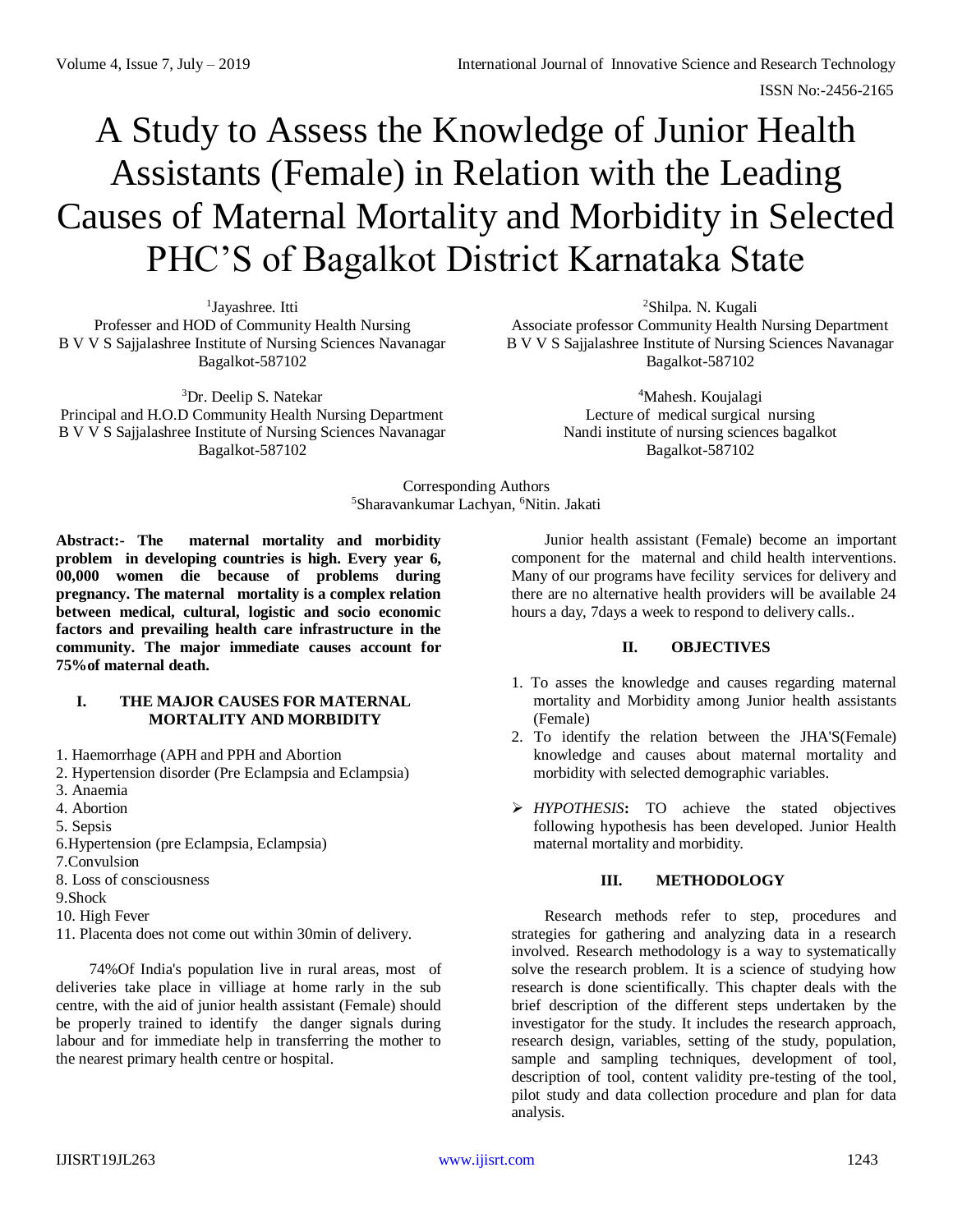ISSN No:-2456-2165

# *Research Approach*

"An evaluating research is an applied form of research that involves finding out how well a program, practice, procedure or policy is working". The main goal is to evaluate the success of the program. The section of the research approach is the basic procedure for conducting research enquiry.A research tells the researcher what data to collect, and how to analysis it, it also suggests possible conclusion to be drawn from the data, in view of the nature of problem under study descriptive survey approach was considered as appropriate to describe and knowledge of the J H A'S(Female) in rural areas regarding selected maternal mortality and morbidity.

## *Research Design*

- Research design is a blue print for conducting a study that maximizes control over factors that could interfere with the validity of the findings. 71
- Research design is an arrangement of condition for collection and analysis of data in a manner that aims to Continue relevance to the research purpose with economy in procedure 71
- The Research design selected for the study is descriptive survey design. The study was carried out for providing an accurate portray of knowledge, regarding selected maternal mortality and Morbidity.

## *Variables*

Variable are the qualities or characteristics or persons, things or situations that changes or vary.

## *1. Dependent variable:*

It is the outcome variable of interest the variable that is hypothesized to depend on or be caused by another variable, the independent variable.

#### *2. Extraneous variable :*

It is an uncontrolled variable that greatly influences the result of the study, in this study the dependent variable was knowledge as measured by structured knowledge questionnaire, The extraneous variable are the socio demographic data of respondents.

## **IV. SETTING OF THE STUDY**

The physical location and conditions in which data collection take place in the study is known as setting, the study was conducted at rural areas of Bagalkot District.

## *Population***:**

Population includes all possible element that could be included in research in this study population were the junior health assistant of the villages under 6 primary health centres of Bagalkot District in the rural areas during the period under investigation, were the selected population for the study.

#### *Sample:*

Sample is a small portion of the population selected for observation and analysis. The sample for the present study of 100 JHAS.

#### *Criteria For Selecting The Sample:*

The sample selection was based on the following inclusion and exclusion criteria.

## **V. DESCRIPTION OF THE TOOL**

The structured questionnaire has 2 parts,

Part 1: Consisted of demographic data which included the afe, village name, sub center, PHC Literacy status, marital status, religion, year of training, and experience.

Part 2: Consisted of knowledge related questionnaire about maternal mortality and Morbidity. (APH, PPH, Preeclampsia, Eclampsia and anemia) further it is divided into 5 sections.

Assess the knowledge of J H S's(Female) regarding maternal mortality and Morbidity. The result found that 49%J H S's(Female) had adequate mean knowledge as compared to 26%in adequate mean knowledge and 25%satisfactory mean knowledge. It can be seen from the data that overall mean knowledge found to be 49%as compared to SD as 1.05%. Regarding the aspect were to mean knowledge 75.38%noticed in APH as against least knowledge found in the aspect of 46.97% of anaemia.

- The chi-square value of 45% which even significant at 4%[P<001] revealed that there is no significant association between the age of the respondents and the level of the knowledge regarding selected maternal mortality and Morbidity.
- The chi-square value of 35% which was significant at 00%level [P<0.001 %] revealed that there is association between the religion and the level of knowledge regarding maternal mortality and Morbidity.
- The chi-square value of 47%which was significant at 00%level [P<001] revealed that there is significant association between the general education status and the level of the knowledge regarding selected medical mortality and Morbidity.
- The chi-square value of 31% which was significant at 2%level [P<0.01] revealed that there is association between the marital status and the level of the knowledge regarding maternal mortality and Morbidity.
- The chi-square value of 49%which was significant at 4[P<0.01] revealed that there is significant association between the professional education and the level of knowledge regarding maternal mortality and Morbidity.
- The chi-square value of 12%which was significant at 0.23 level [P<001] revealed that there is significant association between the J H A's(Female) in service program and level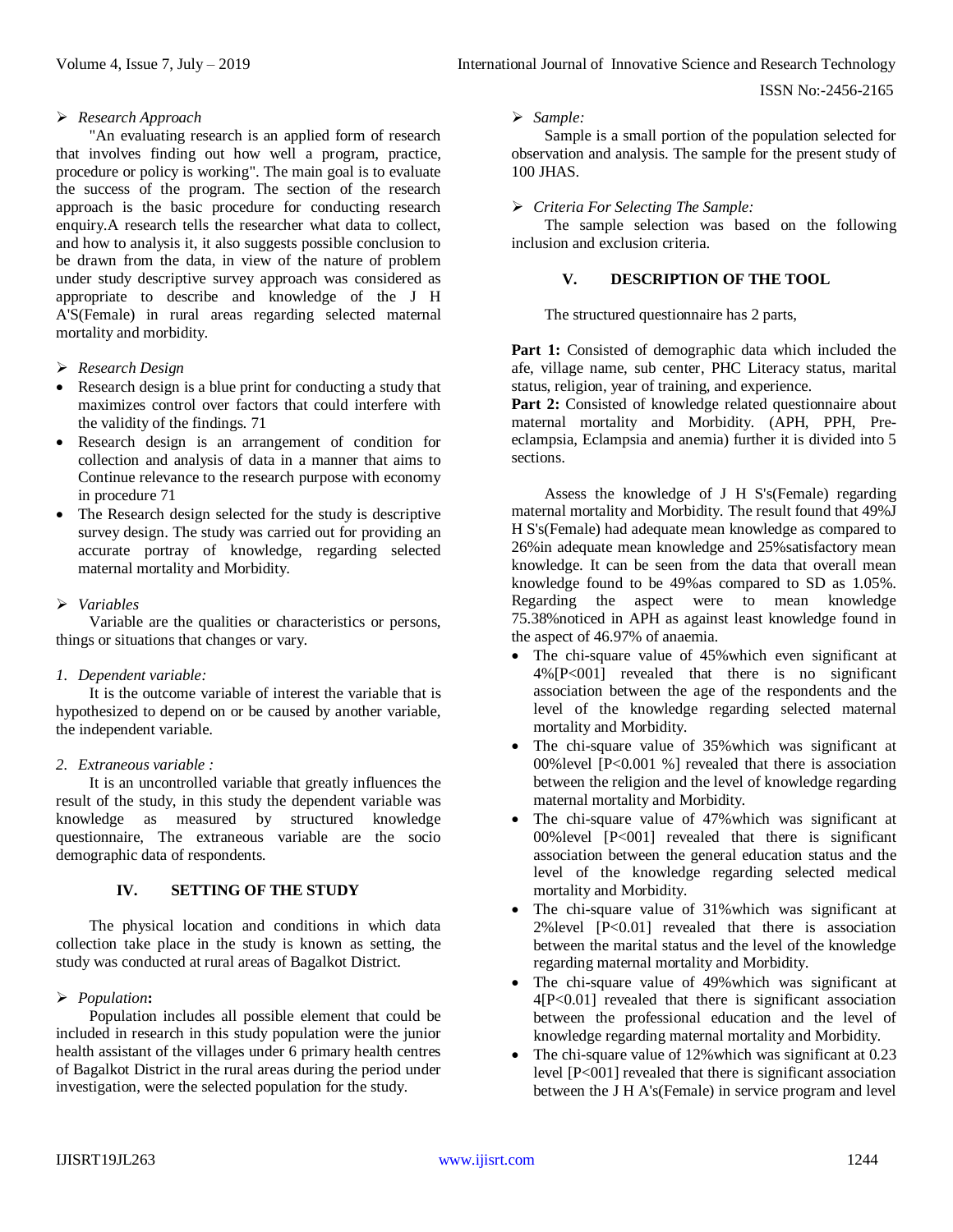of knowledge regarding maternal mortality and Morbidity.

- The chi-square value of 33 level which was significant 2 level [P<01]revealed that there is association between the professional conference and level of knowledge regarding maternal mortality and Morbidity.
- The chi-square value of 67 which was significant at 2 level [P<01]revealed that there is association between the continuing education programme and level of knowledge regarding maternal mortality and Morbidity.
- The chi-square value of 85 which was significant at 4 level [P<001] revealed that there is association between the professional experience and level of knowledge regarding maternal mortality and Morbidity.

The study revealed that there is significant association between the religion, general education status, marital status, professional education, education programme, professional conference and professional experience with the knowledge regarding maternal mortality and Morbidity.

The study showed that there is no significant association between the age of respondents and with the knowledge regarding maternal mortality and Morbidity. Section I: Description of demographic variables.

The present study used purposive sampling as the sampling technique. The size of the sample was 100 J H A's (female) from selected rural areas of bagalkot district. Sample characteristics included age, religion, and general education, marital status, and professional education of J H A's (female) experience in year. The frequency & percentage of the sample by their demographic characteristics are presented in the following table.

| Variables                | No of respondents | Of respondents |  |  |  |  |  |  |  |
|--------------------------|-------------------|----------------|--|--|--|--|--|--|--|
| Age groups (in years)    |                   |                |  |  |  |  |  |  |  |
| $20-30$ years            | 22                | 22.00          |  |  |  |  |  |  |  |
| $31-40$ years            | 41                | 41.00          |  |  |  |  |  |  |  |
| 41 and above             | 37                | 37.00          |  |  |  |  |  |  |  |
| Religion                 |                   |                |  |  |  |  |  |  |  |
| Hindu                    | 89                | 89.00          |  |  |  |  |  |  |  |
| Muslim                   | 6                 | 6.00           |  |  |  |  |  |  |  |
| Christian                | 5                 | 5.00           |  |  |  |  |  |  |  |
| General education status |                   |                |  |  |  |  |  |  |  |
| <b>SSLC</b>              | 85                | 85.00          |  |  |  |  |  |  |  |
| <b>PUC</b>               | 10                | 10.00          |  |  |  |  |  |  |  |
| Any other degree         | 5                 | 5.00           |  |  |  |  |  |  |  |
| Marital status           |                   |                |  |  |  |  |  |  |  |
| Married                  | 77                | 77.00          |  |  |  |  |  |  |  |
| Unmarried                | 23                | 23.00          |  |  |  |  |  |  |  |
| Divorced                 |                   | 0.00           |  |  |  |  |  |  |  |

Table 1:- Discription of study samples according to Age. Religion, general education status, Martial Status.

Distribution responds by age, religion, General education status, martial, status, is depicted in table1

| Variables                       | No of respondents | Of respondents |  |  |
|---------------------------------|-------------------|----------------|--|--|
| Professional educational status |                   |                |  |  |
| ANM                             | 73                | 73.00          |  |  |
| <b>LHV</b>                      | 20                | 20.00          |  |  |
| <b>DPHN</b>                     | 7                 | 7.00           |  |  |
| Service education programme     |                   |                |  |  |
| Attended                        | 81                | 81.00          |  |  |
| Not allotted                    | 19                | 19.00          |  |  |
| Professional conference         |                   |                |  |  |
| Attended                        | 59                | 59.00          |  |  |
| Not attended                    | 41                | 41.00          |  |  |
| Continuing education programme  |                   |                |  |  |
| Attended                        | 63                | 63.00          |  |  |
| Not attended                    | 37                | 37.00          |  |  |
| Professional experience         |                   |                |  |  |
| 5-10years                       | 33                | 33.00          |  |  |
| $11-15$ years                   | 52                | 52.00          |  |  |
| 16&above years                  | 15                | 15.00          |  |  |

Table 2:- Distribution of subjection according Professional educational status, in service education programme, professiona conference, continuing education programme, professional experiencd